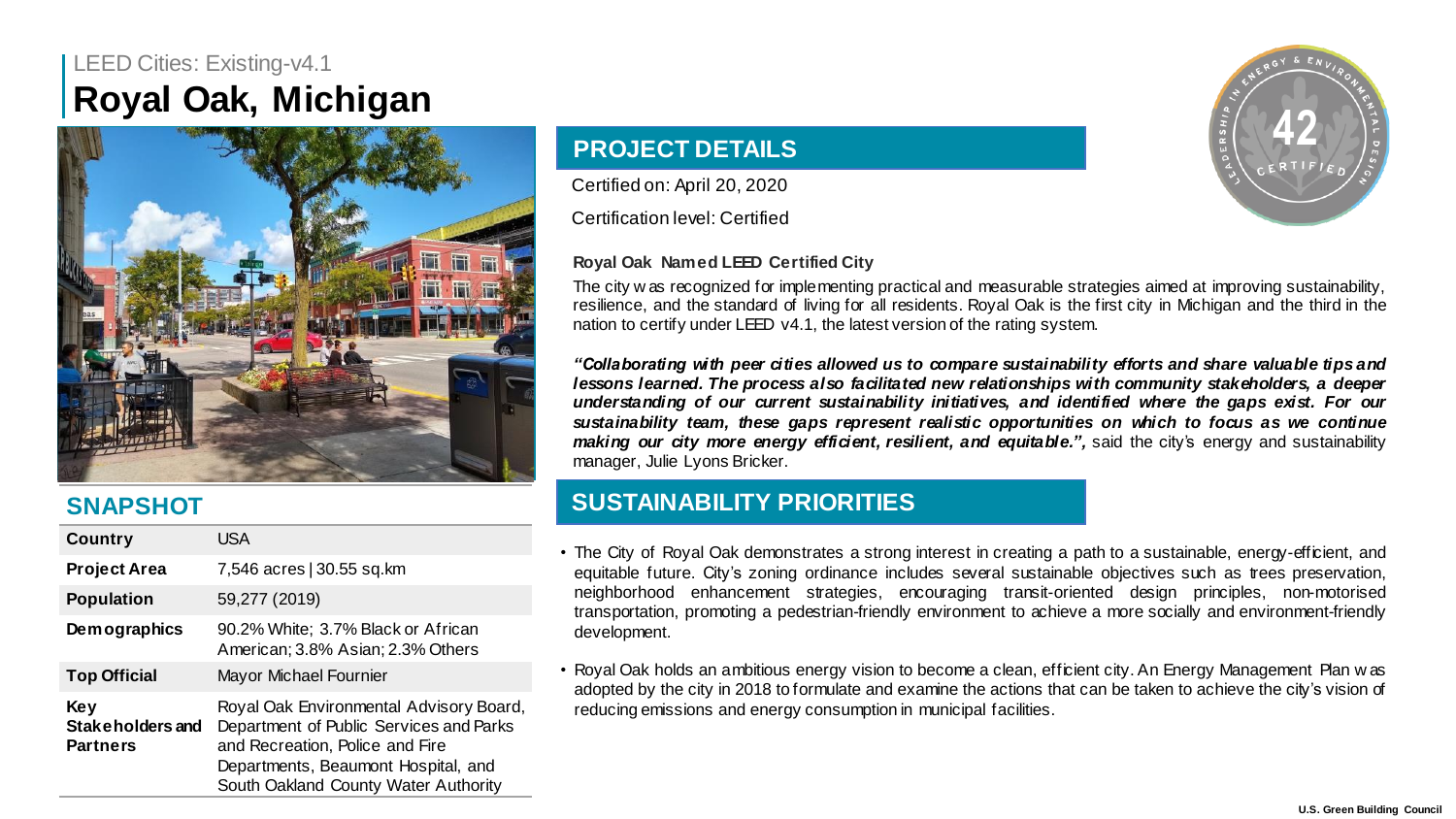# LEED Cities: Existing-v4.1 **Certification Overview**

arc

Royal Oak achieved LEED Cities Certification by earning possible 110 points available across nine credit categories for abundant green space, low carbon economy, historic high school graduates and those with at least a bache rate, and more. Opportunities for improving sustainab and w ater waste, decreasing the amount of materials go

| Cities: Existing-v4.1<br>tification Overview                                                                                                                                                                                          | 42                                             |                                                    |  |
|---------------------------------------------------------------------------------------------------------------------------------------------------------------------------------------------------------------------------------------|------------------------------------------------|----------------------------------------------------|--|
| Dak achieved LEED Cities Certification by earning 42 points out of the<br>110 points available across nine credit categories for its accessible,                                                                                      | Category                                       | <b>Points Achieved/</b><br><b>Points Available</b> |  |
| nt green space, low carbon economy, historic preservation, a high rate of<br>hool graduates and those with at least a bachelor's degree, very low crime<br>d more. Opportunities for improving sustainability include reducing energy | INTEGRATIVE PROCESS (IP)                       | 1/5                                                |  |
| ter waste, decreasing the amount of materials going to landfills, and more.                                                                                                                                                           | NATURAL SYSTEMS & ECOLOGY (NS)                 | 2/9                                                |  |
| <b>Performance Score</b>                                                                                                                                                                                                              | 口<br><b>TRANSPORTATION &amp; LAND USE (TR)</b> | 8/15                                               |  |
| 94/100   Transportation Performance                                                                                                                                                                                                   | <b>WATER EFFICIENCY (WE)</b>                   | 5/11                                               |  |
| 77/100   Water Performance                                                                                                                                                                                                            | ENERGY & GHG EMISSIONS (EN)                    | 15/30                                              |  |
| 94/100   Energy and Emissions Performance                                                                                                                                                                                             | <b>MATERIALS &amp; RESOURCES (MR)</b>          | $1/10$                                             |  |
| 46/100   Waste Performance                                                                                                                                                                                                            | QUALITY OF LIFE (QL)                           | 9/20                                               |  |
| 83/100   Quality of Life Performance                                                                                                                                                                                                  | <b>INNOVATION (IN)</b>                         | 1/6                                                |  |
|                                                                                                                                                                                                                                       | REGIONAL PRIORITY (RP)                         | 0/4                                                |  |
|                                                                                                                                                                                                                                       | <b>TOTAL POINTS ACHIEVED</b>                   | 42/110                                             |  |

■ Performance Points ■ Credit Points ■ Missed Points

IP NS TR WE EN MR QL IN RP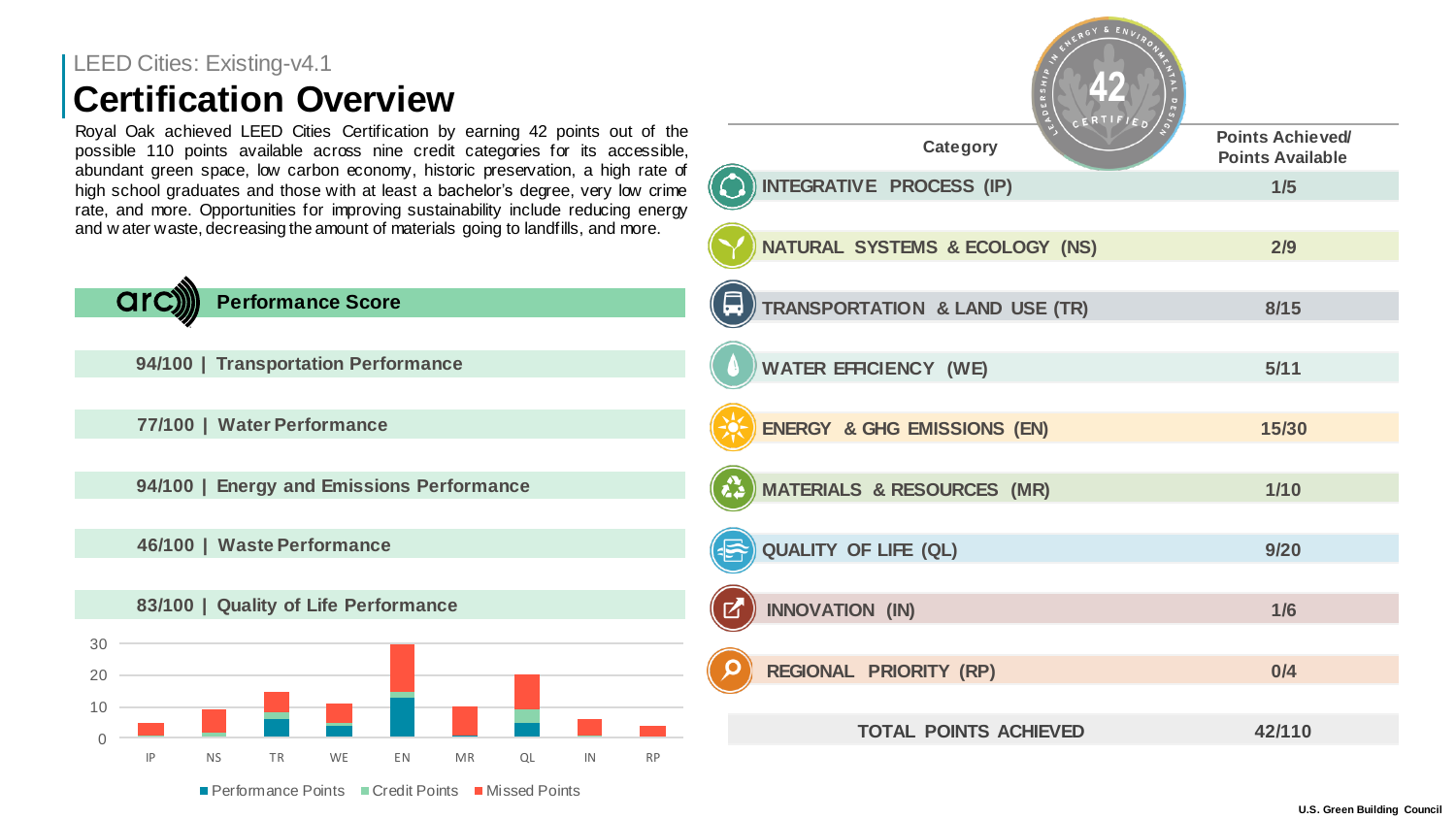### **INTEGRATIVE PLANNING PROCESS**

LEED for Cities integrative planning process helped in recognizing the direct connection with the Roy al Oak's city -wide sustainability ef f orts and the LEED certif ication. The process f acilitated identif ication of gaps in the city 's sustainability ef forts and established data-driv en goals and objectiv es with key stakeholders f or achiev ing a more sustainable, resilient, and equitable f uture.

Hence, the vision for the future of Roy al Oak is

set as one where dev elopment and purchasing decisions (buildings, energy , green space, transportation, and programs f or people) are f irst v iewed through a sustainability lens to encourage nurturing the economy , the env ironment, and social equity .

Roy al Oak adopted a master plan (amended in 2012, planned f or an update in 2022) that includes sev eral sustainability objectiv es such as neighborhood enhancement strategies, walkable communities, transit-oriented dev elopment, promoting non-motorized transportation and use of public transit, ordinances that allow for permeable payers, tree preservation, and renewable energy installations. The sev en impact categories of LEED, gaps and opportunities identif ied during the certif ication process are intended to guide the f uture dev elopment and update of the master plan by 2022.

**INTEGRATIVE PROCESS 1/5 1/5 NATURAL SYSTEMS & ECOLOGY** 2/9

#### **ACCESSIBLE GREEN SPACE**

Roy al Oak prov ides 241.59 square f eet of accessible green space per person. About 98.20% of city residences in the city have a green space within ½ mile (800 meters) of walking distance. Parks and Recreation Master Plan (2017-2022) has been dev eloped by the city of Roy al Oak in conjunction with the Roy al Oak Parks and Recreation Adv isory Board with strong citizen participation. The plan is intended to maintain high quality of parks and recreation serv ices and f acilities, and improv e them.

#### **ECOSYSTEM ASSESSMENT**

The prerequisite of Ecosy stem Assessment helped the city in dev eloping a detailed ecosy stem inv entory to help guide its f uture integrativ e planning and design work. The ecosy stem assessment inv entory indicated that the city has f ewer major ecosy stem concerns relativ e to planning and dev elopment. There are no slope stability issues, waterway s or shorelines, critical habitats, wetlands, farmlands, or flood hazard areas. The city's relev ant ecosystem concerns are enhancing urban trees and green park space which hav e historically and continually play ed an important part in the city 's planning activ ities, dev eloping green stormwater inf rastructure (GSI) to manage the stormwater run-off.

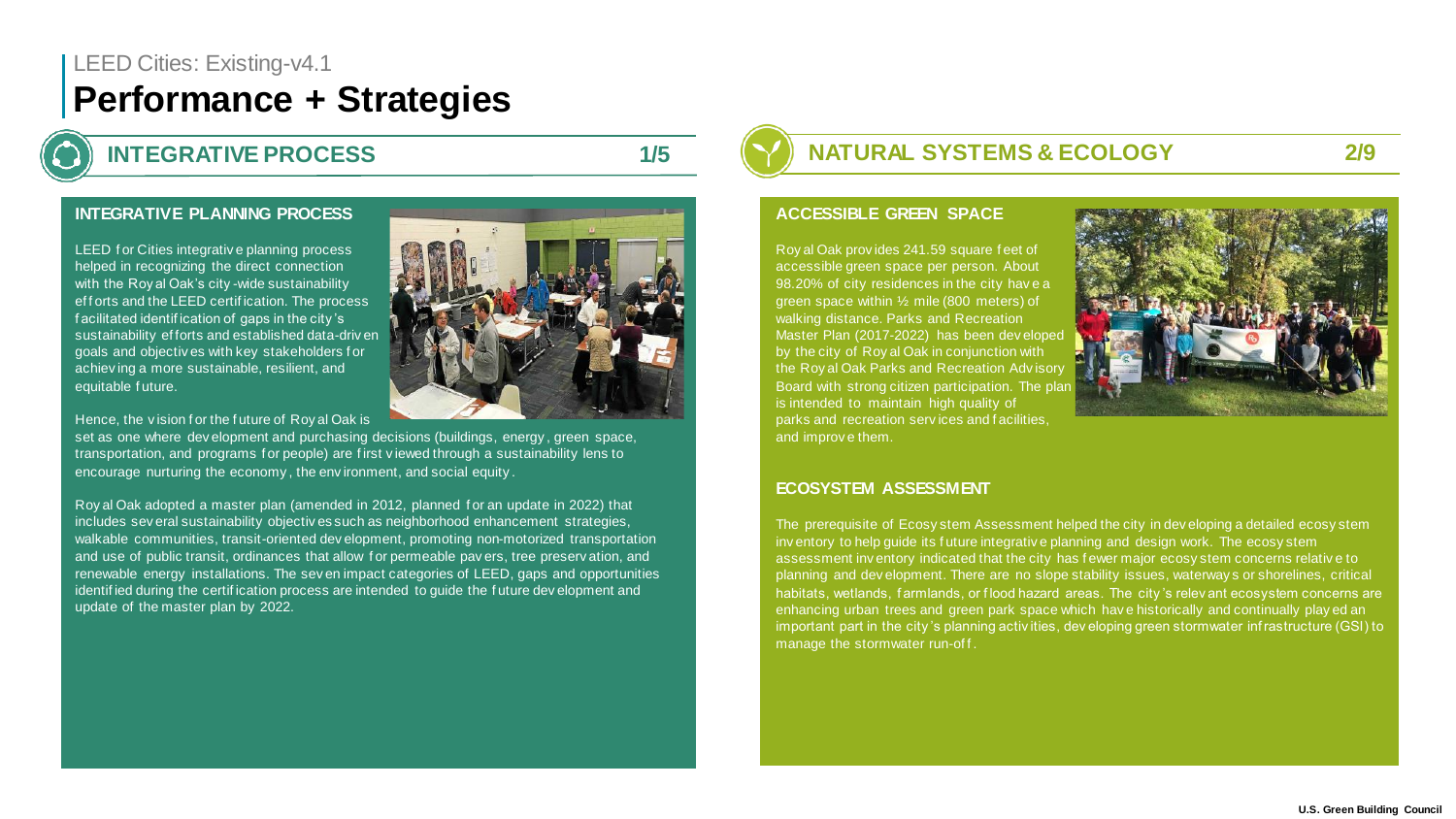**TRANSPORTATION & LAND USE 8/15 8/15 8/15 WATER EFFICIENCY 5/11** 

### **TRANSPORTATION PERFORMANCE**

Roy al Oak demonstrated a transportation perf ormance score of 94/100 based on the v alue of 17.2 (2018) Vehicles Miles Trav elled (VMT) per person per day . To reduce daily VMT, the city has adopted many non-motorised transportation initiativ es such as:

• In 2015, Roy al Oak's city commission approv ed a non-motorized plan to support pedestrians and bicy clists and began the process to install pedestrian saf ety islands and "share

the road" pav ement markings and bike route designating signage on many local streets.

- In 2018, 3.8 miles of dedicated bike lanes were installed within the city .
- In 2018, Roy al Oak was one of six adjacent cities to earn a MOGO bike share program grant which will connect the communities through 31 stations with 145 av ailable share bikes.

#### **HISTORIC PRESERVATION**

The city of Royal Oak has a Historic District Commission which was adopted in 1995 . There are around 13 historic districts currently within the city of Royal Oak that hav e been designated as such under the local historic commission purv iew.

Chapter 82 of the City Code prov ides the terms and conditions f or altering a historic structure or site. Applicants are required to go through a rev iew procedure of the historical commission as outlined in the Chapter 82-20 of the city code.

#### **WATER PERFORMANCE**

The City of Royal Oak demonstrated a water perf ormance score of 77/100 based on the estimated daily per capita domestic water consumption v alue of 71.68 gallons (2017).

#### **EQUITABLE AND QUALITY ACCESS**



The City of Royal Oak has 100% of the buildings prov ided with public water and wastewater

collection. Both drinking water quality and treated wastewater quality demonstrate compliance with the required quality standards as mandated by US Env ironmental Protection Agency (EPA).

### WATER SYSTEM ASSET MANAGEMENT PLAN

The Michigan Department of Env ironment, Great Lakes and Energy (EGLE) requires that each city perf orm a water distribution sy stem reliability study every f ive y ears, the city of Royal Oak's latest study was perf ormed in 2015 to assess the reliability of its water distribution sy stem. Additionally , in 2017 the city created a Water Sy stem Asset Management Plan which comprised of preparation of an asset inv entory , criticality assessment, establishing lev el of service goals, capital improv ement plan, f unding structure, and rate methodology . The 5-y ear and 20-y ear capital improv ement plan is aimed at improv ing the water sy stem ef ficiencies by replacement and maintenance of the aging inf rastructure and upgradation of the identif ied asset.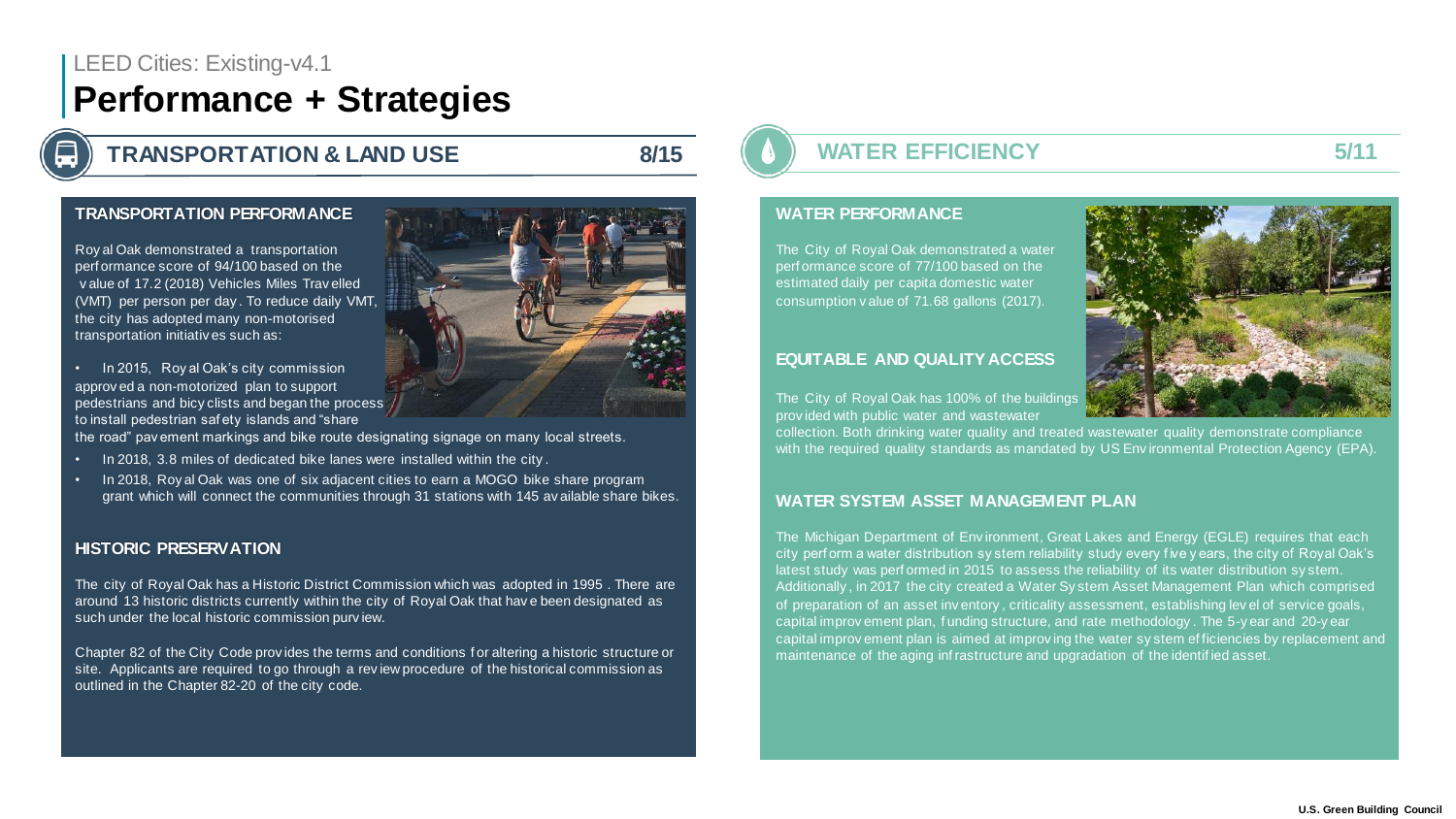**ENERGY & GHG EMISSIONS** 15/30 **MATERIALS & RESOURCES** 1/10

#### **ENERGY PERFORMANCE**

The total annual per capita scope 1 and scope 2 greenhouse gas emissions f rom all sectors was measured as 10.71 MtCO2 (2016) and this accounted f or a energy perf ormance score of 94/100 f or the city.

### **POWER SURETY AND RESILIENCY**

To ensure power surety and resiliency , f ollowing measures are undertaken by the city 's emergency f acilities:

- The f ire and police department hav e natural gas generators in place that are activ ated automatically if the connection to the power grid is breached.
- The public serv ices department (DPS) has f ourteen portable gasoline generators to run major traffic signals and another gasoline generator that runs the gasoline and diesel fuel pump f or city v ehicles.
- Beaumont health has f our substantial emergency power sy stems, with multiple diesel generators, in place to f ully run all patient care buildings and partially run laboratory services. They also have a purchase agreement in place for fuel delivery "within 24 hrs." with a v endor.
- The South Oakland County Water Authority (SOCWA) has a stationary diesel generator and one portable diesel generator av ailable f or emergency water pumping and two grav ity f ed water towers.

#### **WASTE PERFORMANCE**

The City of Royal Oak demonstrated a waste perf ormance score of 46/100 based on the total estimated v alue of 1.09 tons (2017) of municipal solid waste (MSW) generation per person per y ear and a waste div ersion rate of 42% f rom the Landf ills.

### **SOLID WASTE MANAGEMENT**

100% of the residential and institutional buildings in the city hav e access to waste collection serv ice

which is perf ormed by an outside contractor administered by the Department of Public Serv ices. Commercial and multi-f amily units are serv iced by priv ate trash haulers.